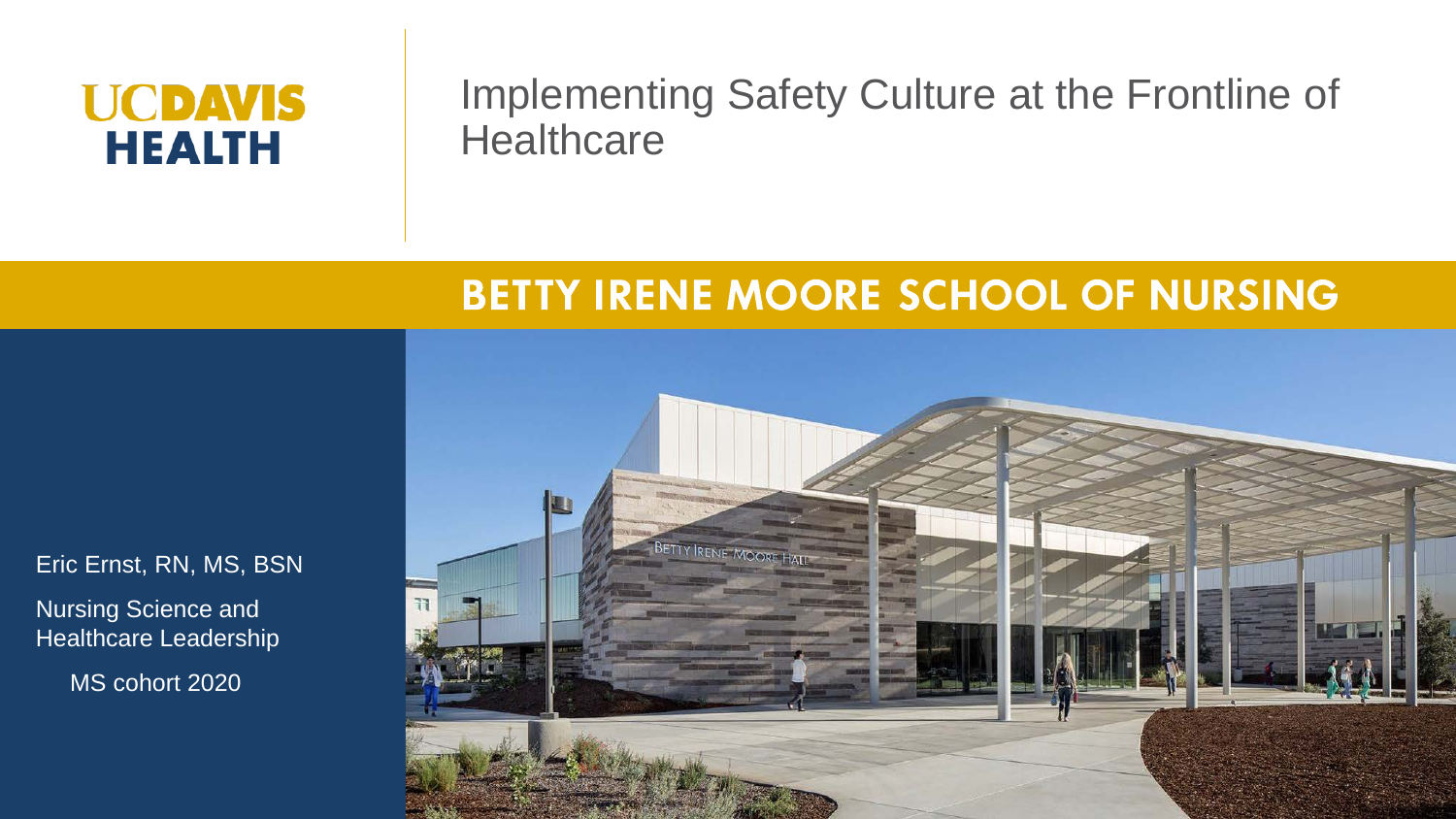# Presentation format

Agency for Healthcare Research and Quality (AHRQ) SBAR

- Situation
- Background
- Assessment
- Recommendation/ Request
- Literature review
- Methods
- Conclusion

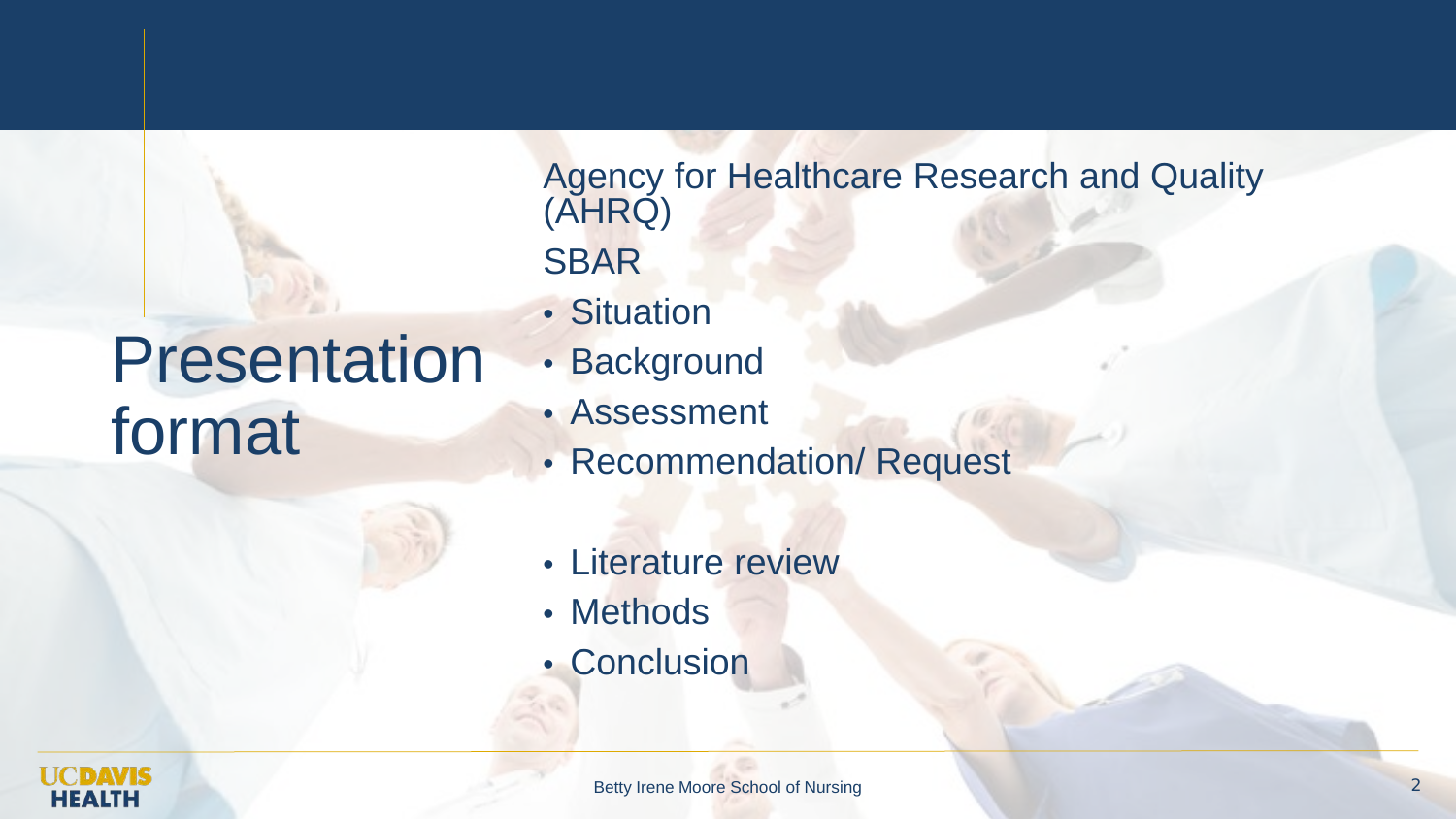# **Situation**

# **Healthcare** safety

- Interacting systems
- Intricate networks
- Safe designs
- Understanding human factors
- Prevent, recover, mitigate

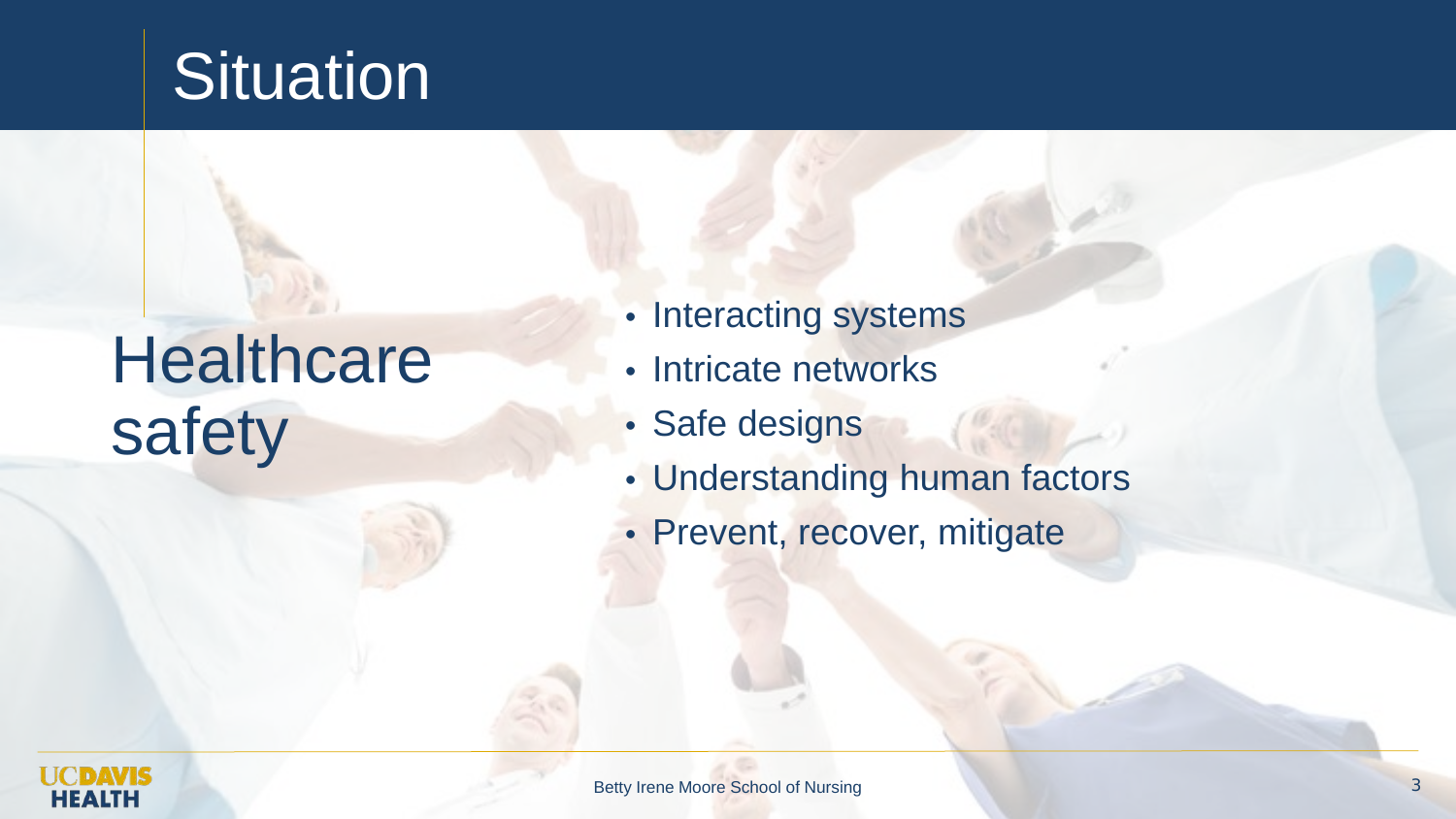# Background

# The Impact of Errors

- Up to 98,000 deaths due to medical error each year
- Errors considered a sign of an individual's incompetence or recklessness
- Medical errors, adverse events and near misses go unreported

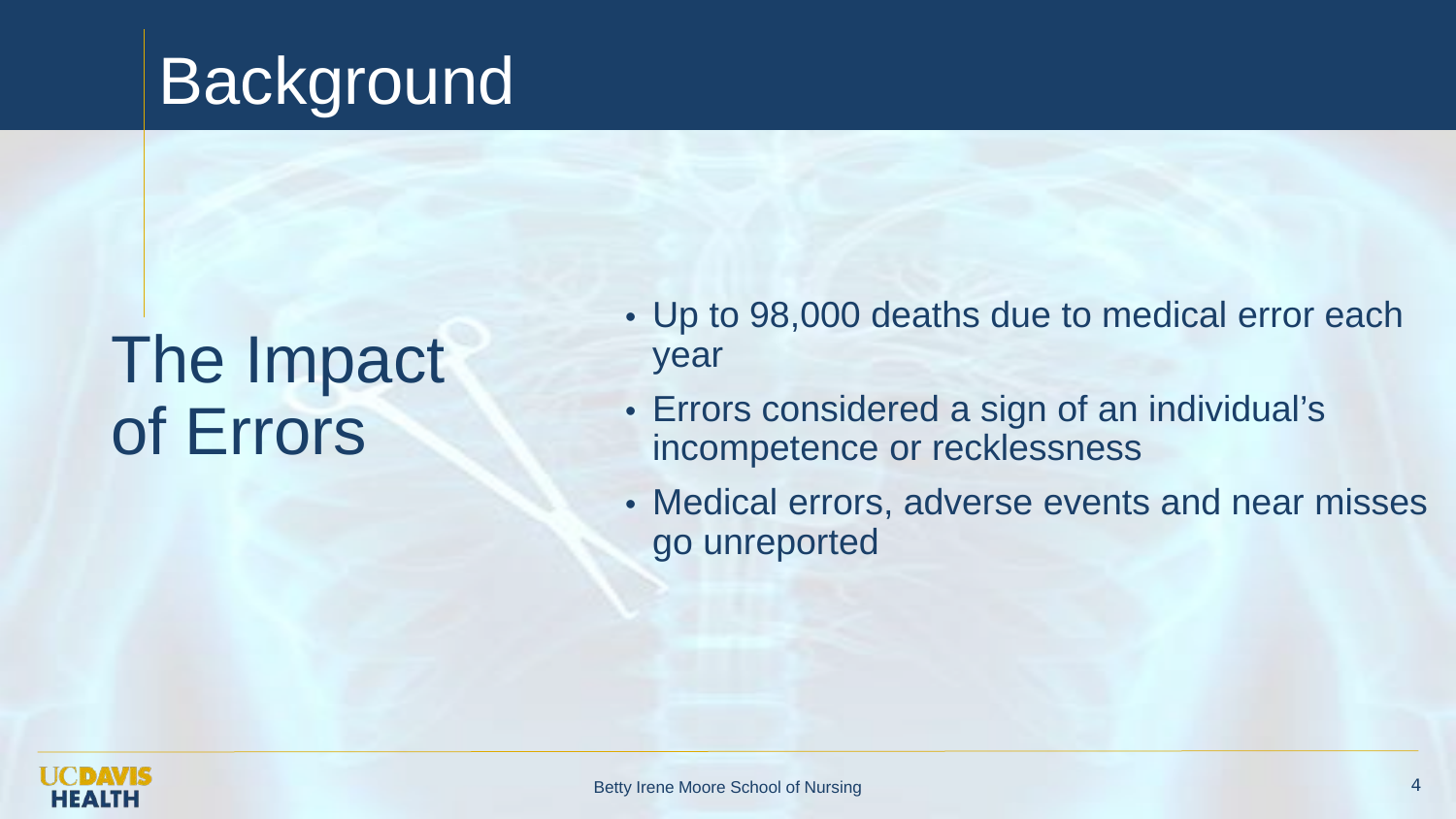### Assessment

# The Impact of Errors

- Unreported events are missed opportunities to learn and improve
- Providers may experience adverse consequences

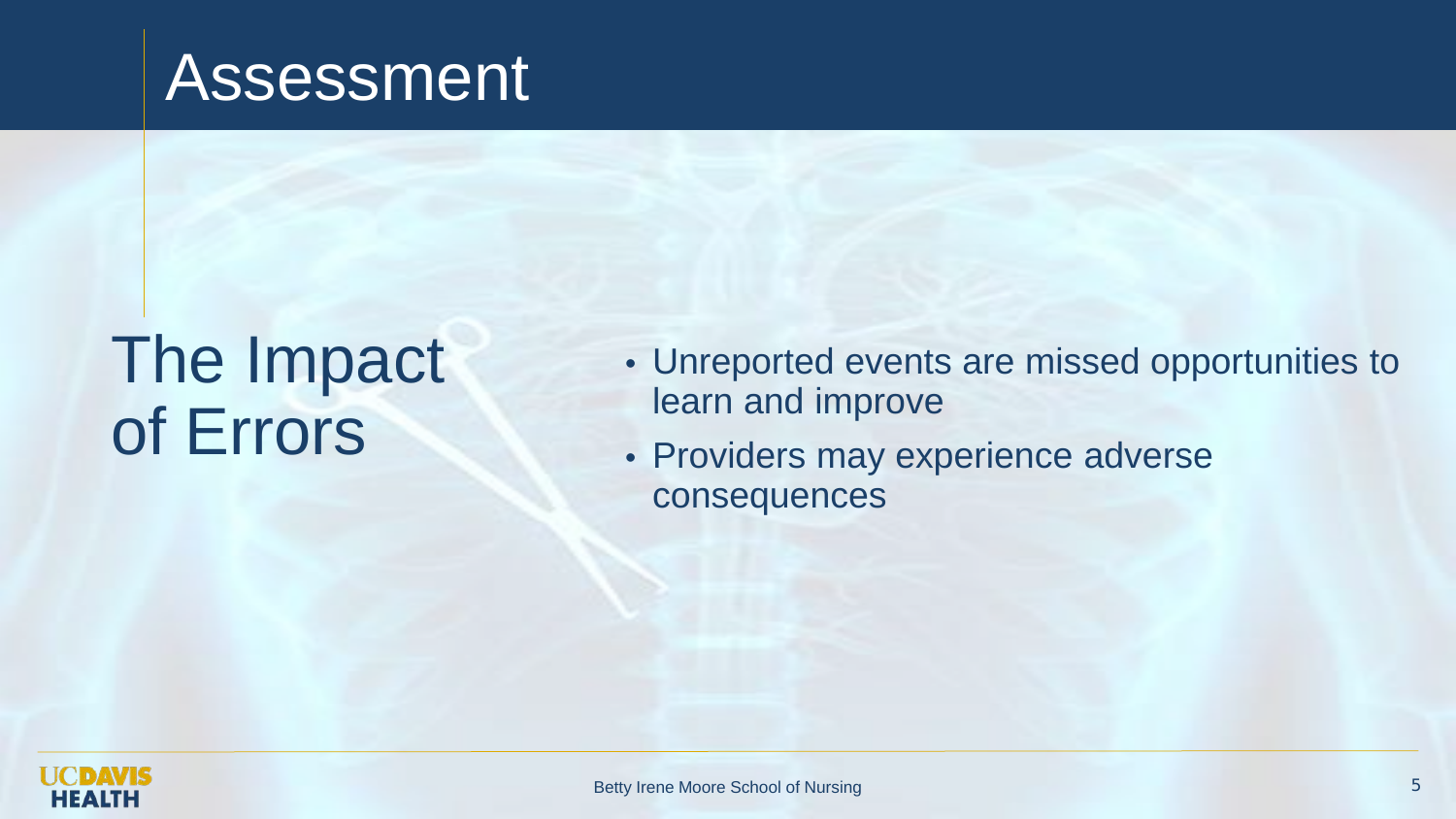# Recommendation

# Building a Culture of **Safety**

- Create an environment in which safety is a top priority
- Foster a culture that encourages learning from errors
- Five components:
	- Trust
	- Accountability
	- Identifying unsafe conditions
	- Strengthening systems
	- Assessment

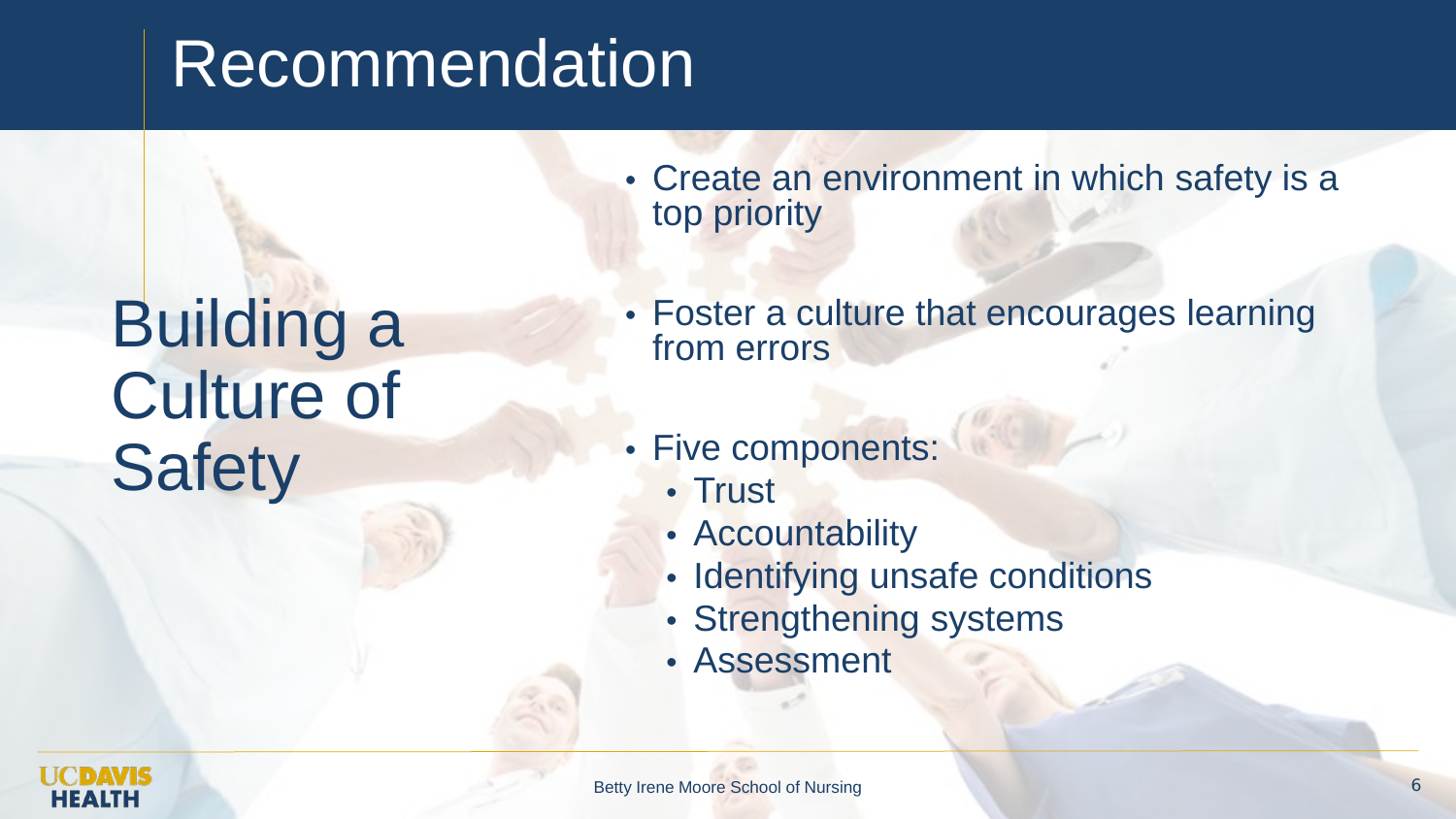

#### Safety Culture and Patient Outcomes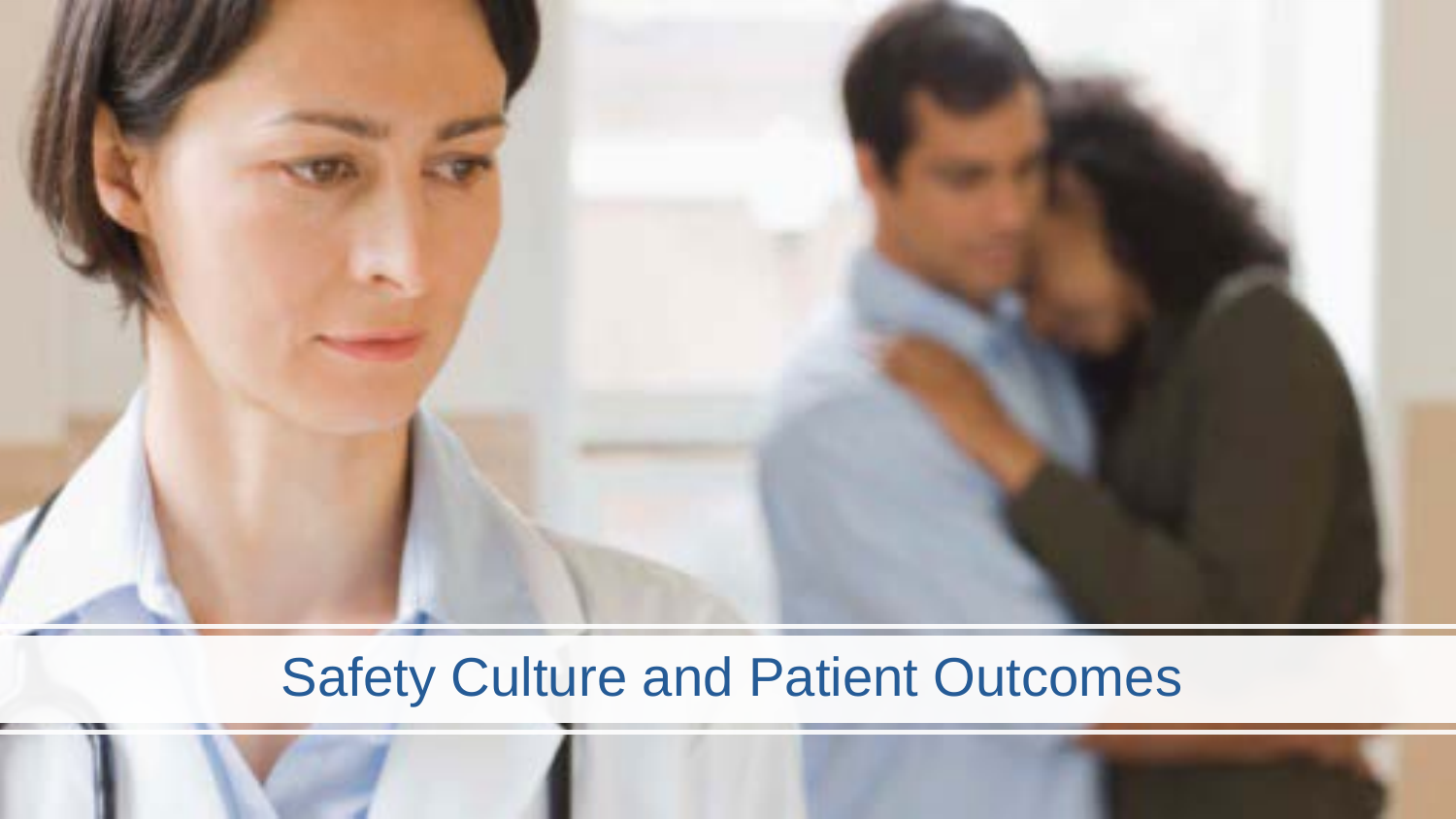

#### Safety Culture and the Second Victim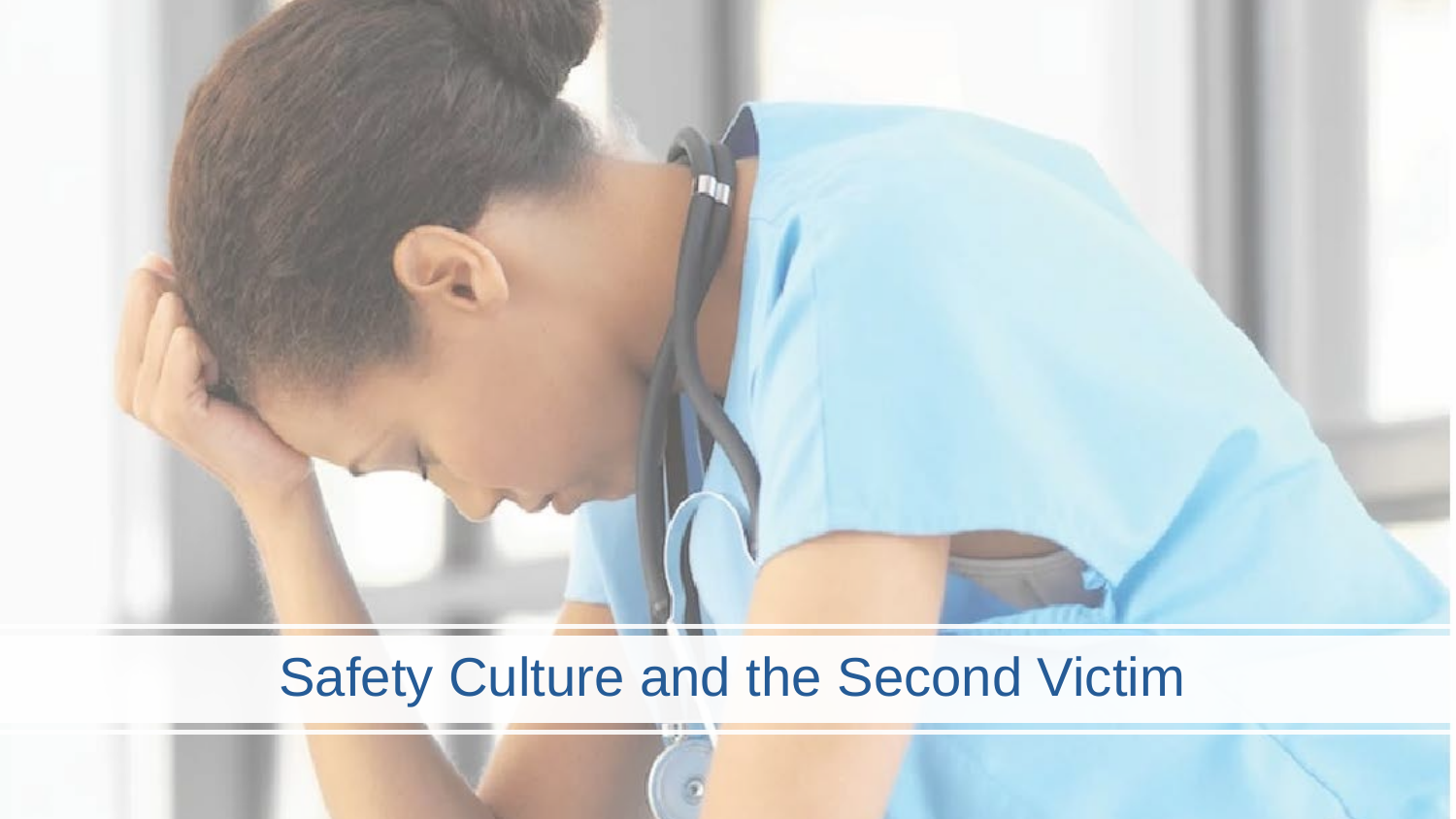### **Methods**

Implementing Evidence into **Practice** 

Frontline Safety Culture: Implementation Guide Bridge the gap between policy and practice

• Errors are treated not as personal failures, but as opportunities to improve the system and prevent harm

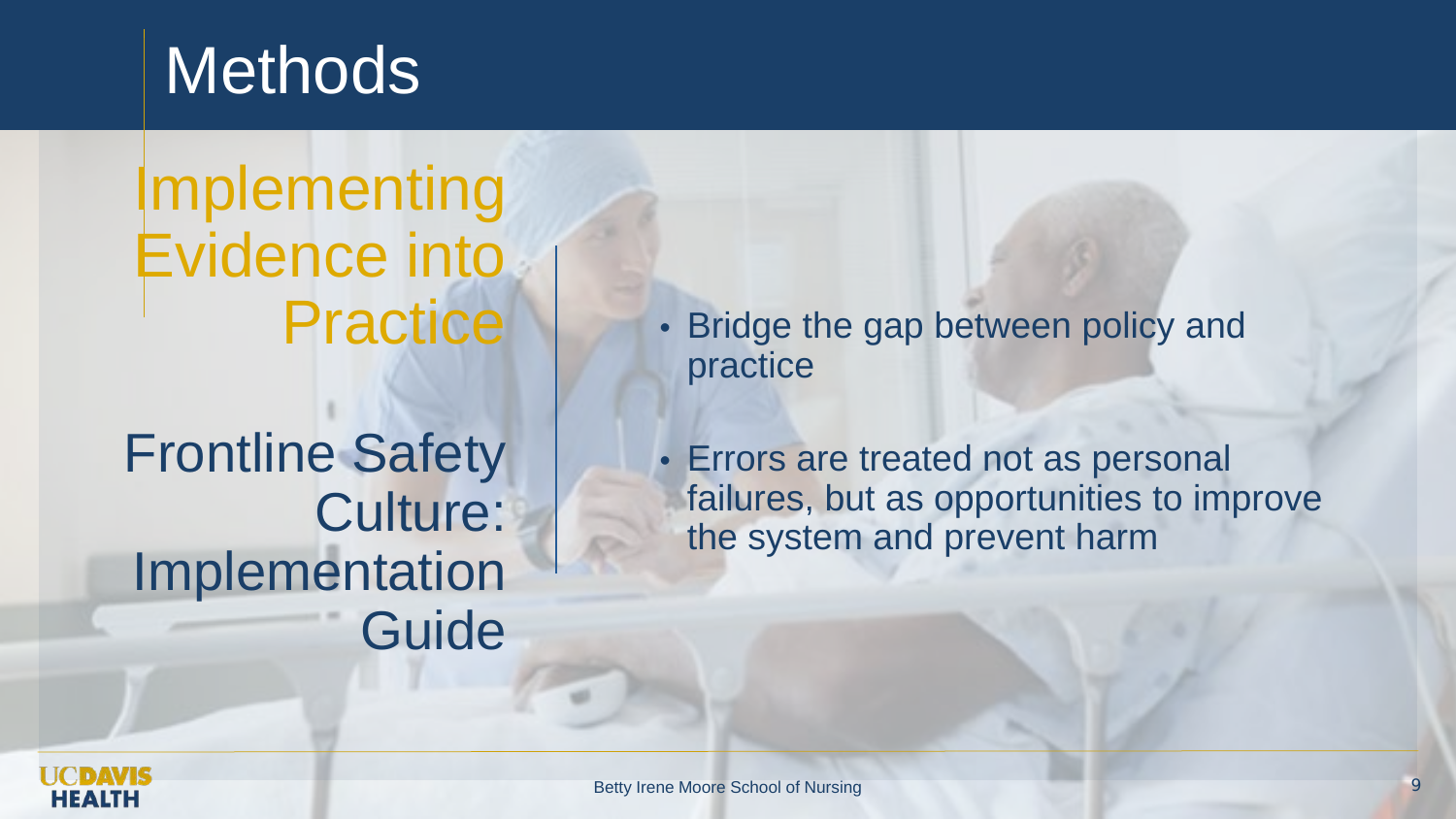### **Methods**

Implementing Evidence into **Practice** 

Frontline Safety Culture: Implementation Guide Adverse event management

*Just Culture*

- Psychological safety
- Active leadership
- Transparency
- Fairness

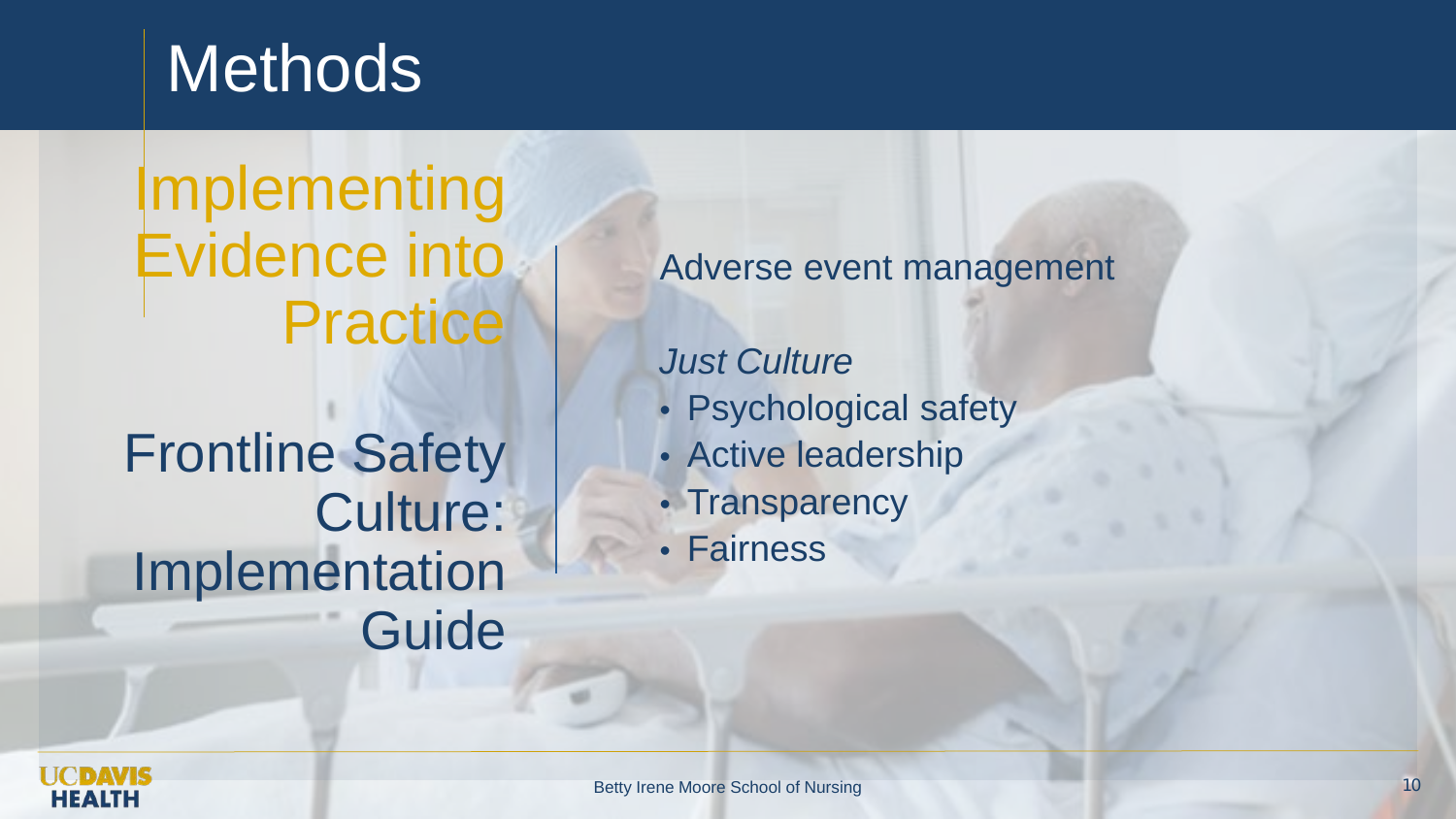#### **Conclusion**

• *Reporting Culture and Learning Culture* • Support second victims